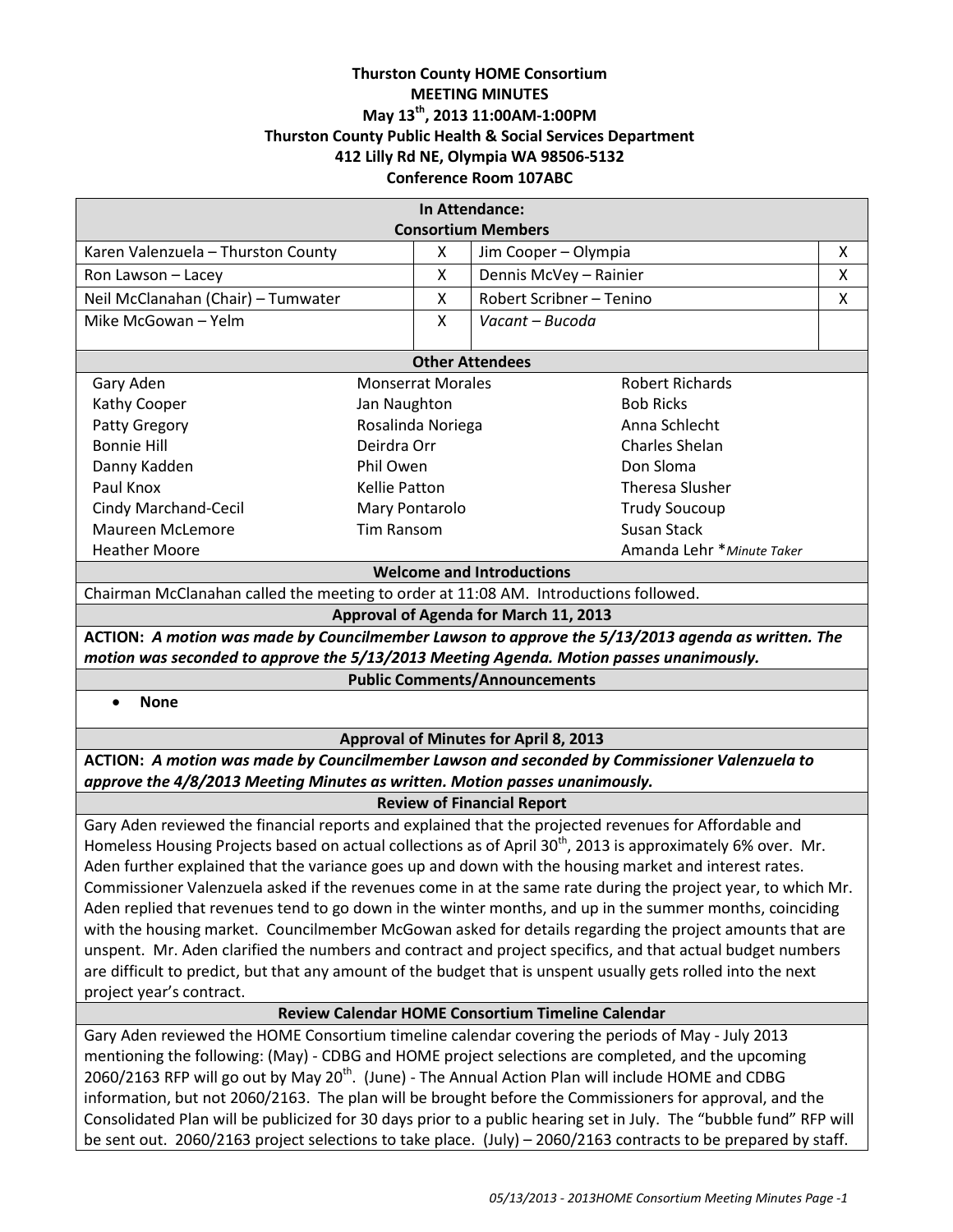Consolidated Plan public hearing is set for July  $2^{nd}$ , 2013, which will then go before the Commissioners for approval. "Bubble Fund" RFP project selections to take place.

## **2013 HOME Program Review Committee Recommendations**

Gary Aden summarized the review of the six (6) applications and committee decisions on project recommendations. It was clarified that half of the homes in the projects are in the South County region, which Commissioner Valenzuela requested be mentioned when it is brought before the Commissioners. Councilmember Cooper asked Commissioner Valenzuela and Councilmember Lawson (both on the project selection committee) to speak about the selected projects and the recommendations as a whole. Councilmember Lawson expressed that the projects were selected because the funding would extend the life of existing permanent housing units. Commissioner Valenzuela stated that she supported the projects and that it was a difficult decision, with not enough funding to support all of the applicants. Chairman McClanahan explained his absence the previous month to the Consortium, and thanked those involved in the selection process.

# **ACTION:** *A motion was made by Councilmember Lawson to authorize the 2013 HOME project selections and moved to forward them as written to the Commissioners for approval. Commissioner Valenzuela seconded the motion. The motion passed unanimously.*

# **2013 CDBG Project Selections**

Gary Aden summarized the project selection process for  $1<sup>st</sup>$  year submittals. This year the RFP gave priority, and subsequently so did the selection committee, to projects for improved infrastructure in the South County. Priority jurisdictions rotate on an annual basis. Ms. Slusher clarified that applicants in outside jurisdictions are always welcome to apply. Mr. Aden explained the possibility of sequestration and the alternate funding choices. The committee was comprised of Commissioner Valenzuela and four (4) south county Mayors. No action required by the HOME Consortium; this is for information purposes only. Discussion followed.

# **HCAC Recommendations Regarding Funding Priorities**

Paul Knox summarized the seven (7) recommendations to the HOME Consortium that were approved during the April 18<sup>th</sup> HCAC meeting, which included the following: organizations requesting emergency funding should be steered to the upcoming RFP process; separate the "bubble funds" into a separate RFP process; put out a RFQ for HEN funds to ensure that other organizations have a chance to show interest; Establish standards for high performing programs and to include the Homeless Plan and the Gaps Analysis in the 2060/2163 RFP; award high performing programs a two-year contract; no recommendation on the homeless RFP; and encouraging Thurston County to become a dues paying member of LIHA. Discussion followed. Paul Knox thanked Ms. Slusher for her work on the HCAC survey. Commissioner Valenzuela thanked those involved in coming up with the recommendations and stated that the outcome of the recommendations was unclear at this point.

### **2060 – 2163 RFP Recommendations**

Gary Aden stated that he was working with Ms. Slusher and Mr. Knox on the RFP, and gave a summary of the application sections, which currently includes the "bubble fund," but that is flexible and can be removed. Mr. Aden noted that the RFP will be ready to go out the following Monday, pending any changes that are decided during the HOME meeting. Councilmember McGowan mentioned that this RFP could not go out before a decision is made by the Consortium on the "Bubble Fund." Discussion followed on the "Bubble Fund," the designation of "High Performing Programs," and the possibility of two-year contracts with such designated programs. The difference between "system-wide" goals and "program" goals was discussed, and it was clarified that this designation would not be punitive to agencies or programs who did not meet the criteria, but that it would reward exceptionally high performing agencies or programs with the stability of a two-year contract.

**ACTION:** *A motion was made by Councilmember McGowan to approve the RFP for \$1,342,903 as it is written and to include the "bubble fund," with contingencies that 15% be awarded to low-barrier shelters and 15% to rural communities. Commissioner Valenzuela asked Councilmember McGowan to amend the motion to include only information pertaining to the RFP. Councilmember McGowan accepted, and discussion*